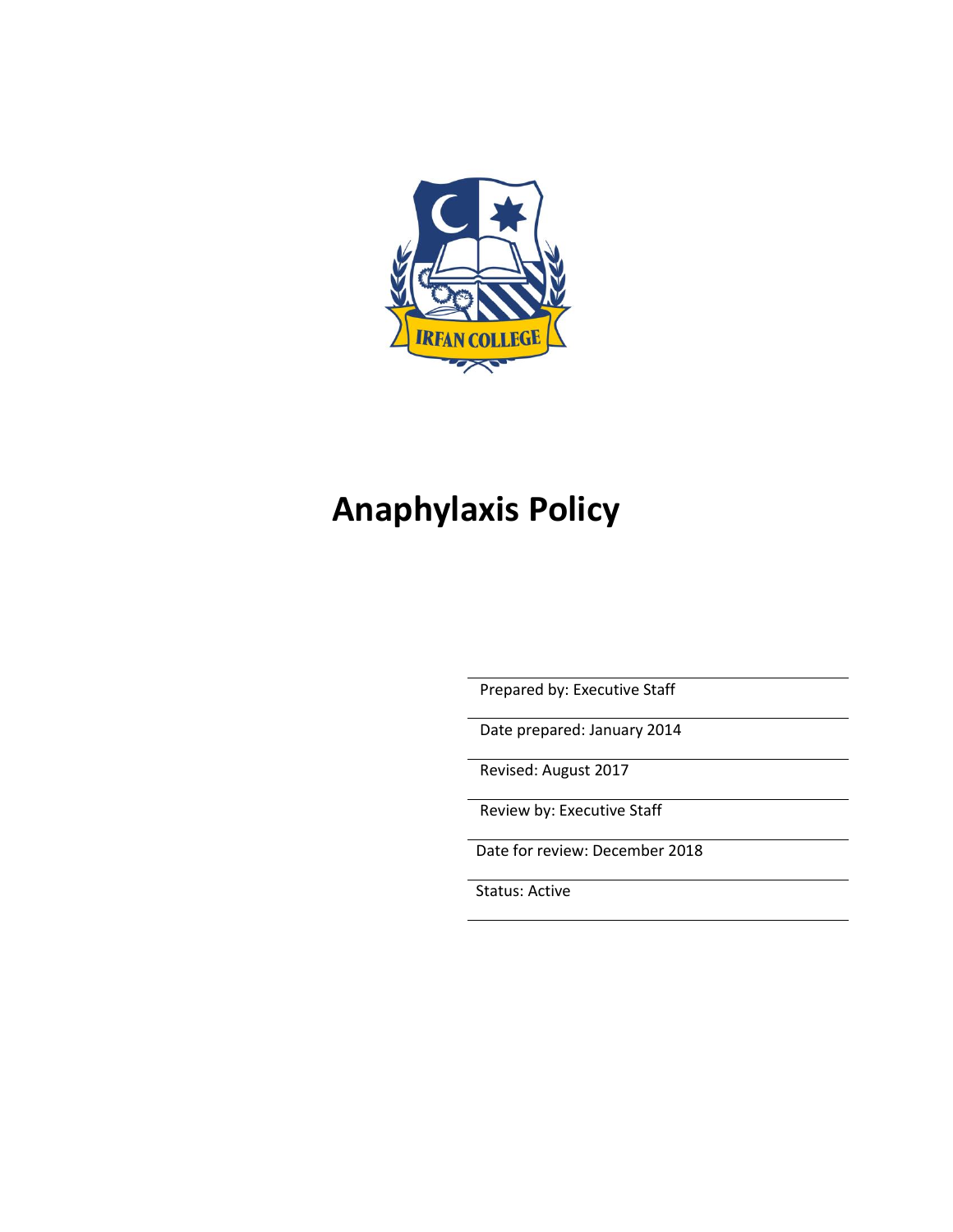## *Rationale*

A policy to administer emergency treatment and encourage preventative measures to minimize emergencies is vital for a safe and healthy environment for both staff and students. Irfan College promotes first aid training and anaphylaxis training to ensure staff members are well informed in what action to take in case of emergency and to minimize harmful outcomes.

## *Aim*

The aim of the anaphylaxis policy is to administer emergency treatment or life support for all students with severe allergies. Furthermore it is to provide resources and training for staff to assist in the management of these students and in case of emergency. This policy encourages preventative measures to minimize the risk of exposure to allergens and to minimize the severity of emergency cases by staff responding in the responsible and correct manner. Furthermore Irfan College hopes to educate staff about their roles and responsibilities a stated in the Department of Education anaphylaxis guidelines. (November 2006). An accredited Anaphylaxis Awareness Training by the Asthma Foundation will be an ongoing training.

# *Guidelines for Implementation*

Any student with Anaphylaxis must bring an action plan from the treating doctor or they will not be permitted on school grounds.

Staff must follow the school action plan if a student with known anaphylaxis complains of/ or presents:

- Difficulty breathing/ noisy breathing
- Swelling of tongue
- Swelling/Tightness in throat
- Difficulty talking and/or a hoarse voice
- Wheezing or persistent cough
- Collapse or loss of consciousness
- Pale and floppy (for young children or lower primary)

#### *In a mild to moderate case the staff member should:*

- **Stay with the person** and call for assistance.
- Check for danger and remove the student from any allergen or allergen away from the student
- Contact the School Nurse in First Aid Room if accessible remove the allergen away from the student
- Locate the student's EpiPen Kit from the General Office
- The student may have other prescribed medication for mild to moderate reactions. The student should have this medication as quickly as possible.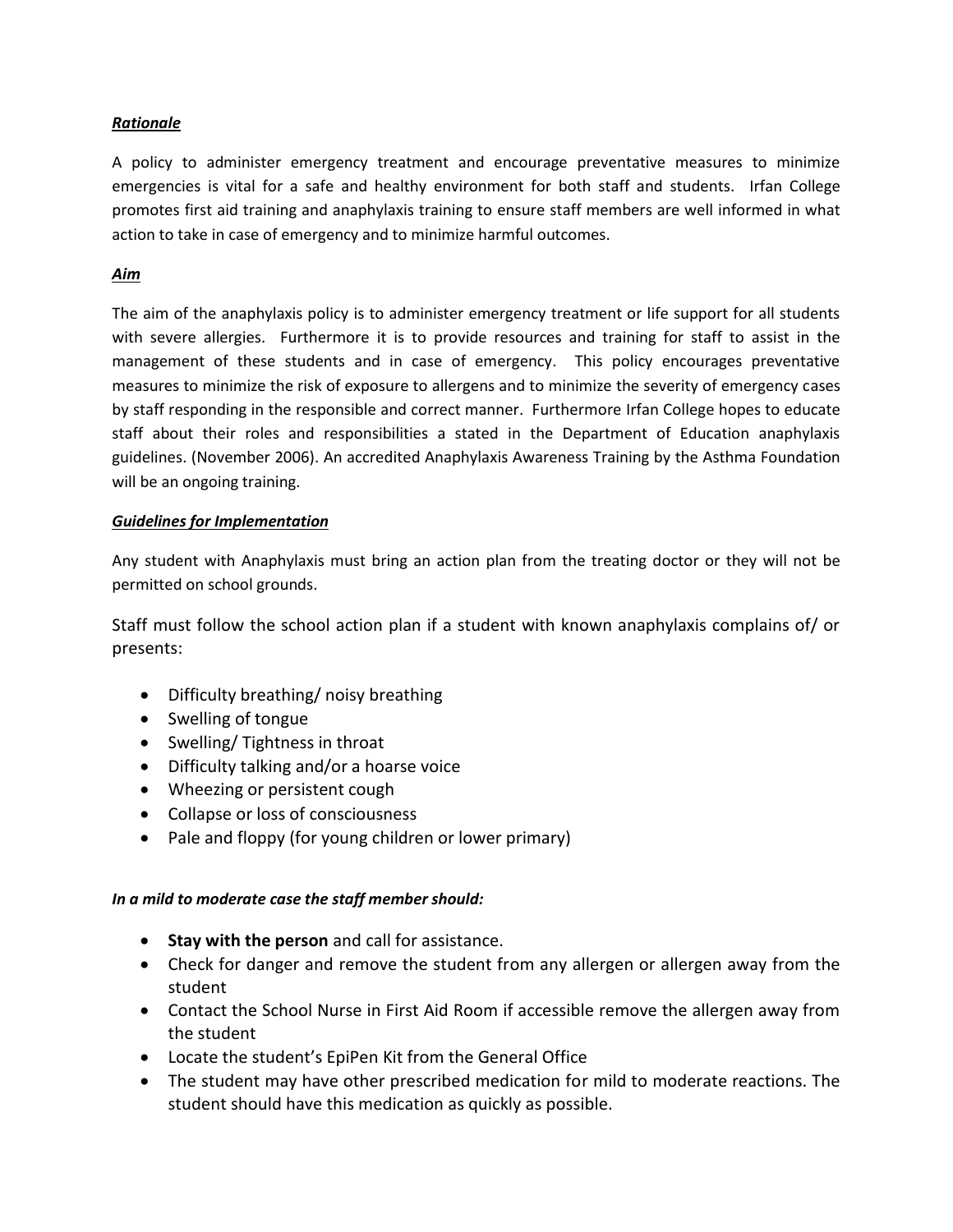- Sit the student down and reassure that parent/guardian will be contacted
- Continue to monitor for signs of anaphylaxis or the reaction becoming more severe
- Contact the student's parents/guardians and inform them of what has happened
- Follow basic First Aid training and monitor the student's airway, breathing and consciousness level
- Keep talking to the person and address any First Aid needs, e.g. if the student is complaining that they are cold- use blanket or jacket to keep them warm

## *In a severe case, with a student with a known anaphylaxis condition the action taken should be:*

## *Follow the person's Anaphylaxis Action Plan*

- Contact the School Nurse in First Aid Room /General Office.
- Locate the student's EpiPen in the General office and administer in accordance with the person's Anaphylaxis Action Plan
- Call an Ambulance (000)
- Administer the EpiPen and note the time you gave the EpiPen
- Contact the student's parents/guardians and inform them of what has happened
- Follow basic First Aid principles until the ambulance arrives. The student may become unconscious; so try to place patient on stable side position with head slightly tilted back to ensuring airway is clear.

# **IF IN DOUBT use the EpiPen and call an ambulance**

The staff member should obtain and then administer the EpiPen which is situated in the General Office. They must send a student immediately to the office to inform them of the situation. The office will then contact the Ambulance, school nurse and parents. The staff member must relocate the other students to another classroom as quickly as possible. The staff member must stay with the student until the ambulance arrives and record time of administration. They staff member must stay calm and ensure that the patient as well as the other students also understand to stay calm.

The teacher/ staff should keep the student in the stable side position with their head tilted slightly back to ensure the airway is clear and ensure that the student does not sit up. In the case of the EpiPen not being administered correctly, call for a back up generic EpiPen. The school nurse will have the current action plan displayed in the sick bay at all times. The classroom teachers must ensure that they specialist teachers are aware of the students' condition and have access to the EpiPen prior to each lesson.

Staff members taking these students on excursion or camp are responsible for carrying an EpiPen kit with them at all times. All staff members on excursions or camp must be aware of the student's condition and follow the action plan during an emergency. In the cases where food is offered/shared at